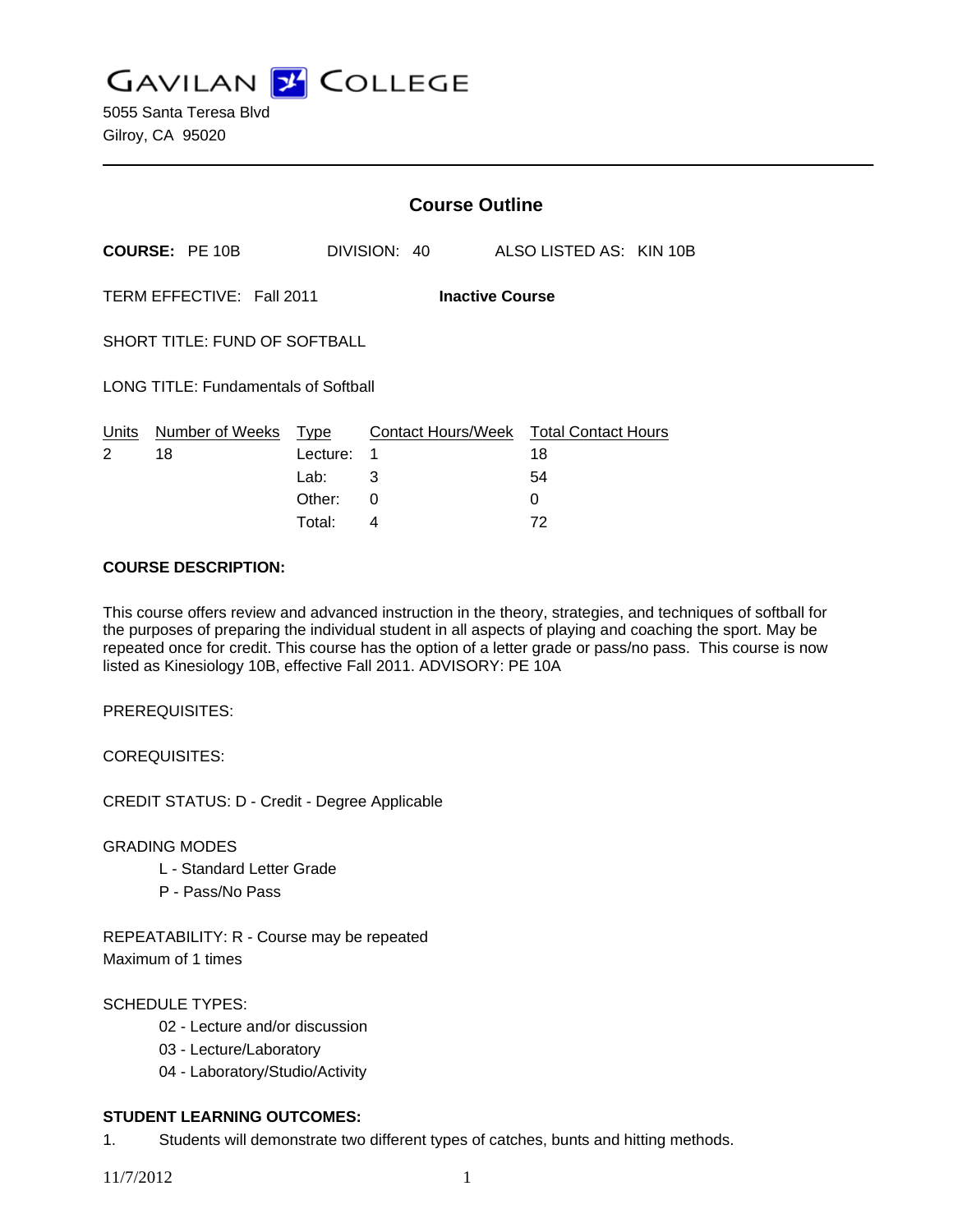ILO: 7, 2 Measure: performance

2. Students will explain the importance of sound pitching, catching, and middle infield play to the success of a competitive softball team.

ILO: 7, 1, 2

Measure: oral report, written exam

3. Students will recognize various offensive and defensive situations common to softball and apply the appropriate techniques and strategies.

ILO: 7, 2, 4, 1

Measure: demonstration, written exam, oral exam

4. Students will utilize a variety of verbal and hand signals while base coaching to facilitate the proper offensive strategies appropriate to the situation.

ILO: 7, 2, 1, 4

Measure: role playing, demonstration

## **CONTENT, STUDENT PERFORMANCE OBJECTIVES, OUT-OF-CLASS ASSIGNMENTS**

Inactive Course: 11/08/2010

This course is now listed as Kinesiology 10B, effective Fall 2011.

Curriculum Approval Date: 02/25/2008

8 Hours

Introduction. Review of course syllabus and grading procedures. Review of equipment needs and introduction of advanced stretching and conditioning methods specific to softball. Throwing and catching. Detailed instruction in the mechanics of throwing and catching, fielding grounders, and catching fly balls from various angles and hit at different speeds. Students who repeat the class will enhance their skills through constant repetition. They will discuss, demonstrate, and write about the specific techniques mentioned above.

HW: As an out of class assignment, students will develop a list of stretching and conditioning exercises with the specific muscles they benefit. They will design a series of outfield and/or infield drills for softball players which will include diagrams of the organization and implementation of each drill.

SPO: Students will demonstrate specific stretching and conditioning drills used for softball. They will perform the proper techniques for fielding ground balls and catching fly balls.

#### 12 Hours

Hitting. Review of hitting fundamentals and introduction and practice in various types of situational hitting techniques such as hitting behind the runner and slap hitting. Lecture, discussion, and video-taped analysis of various hitting methods. Bunting. Review of basic bunting fundamentals and integration of drag bunting, fake bunting and slap hit methods. Students who repeat the class will assist by instructing beginning players in the basic skills. They will complete a video-taped analysis of a first year player.

HW: Outside of class, students will edit and produce a video-tape that shows proper hitting technique and common faults. They will spend time practicing their bunting skills in front of a mirror or by using whiffle or tennis balls.

SPO: Students will explain various types of situational hitting techniques and when they should be used. They will demonstrate the techniques used for a drag bunt, fake bunt and slap hit and describe why each would be used.

8 Hours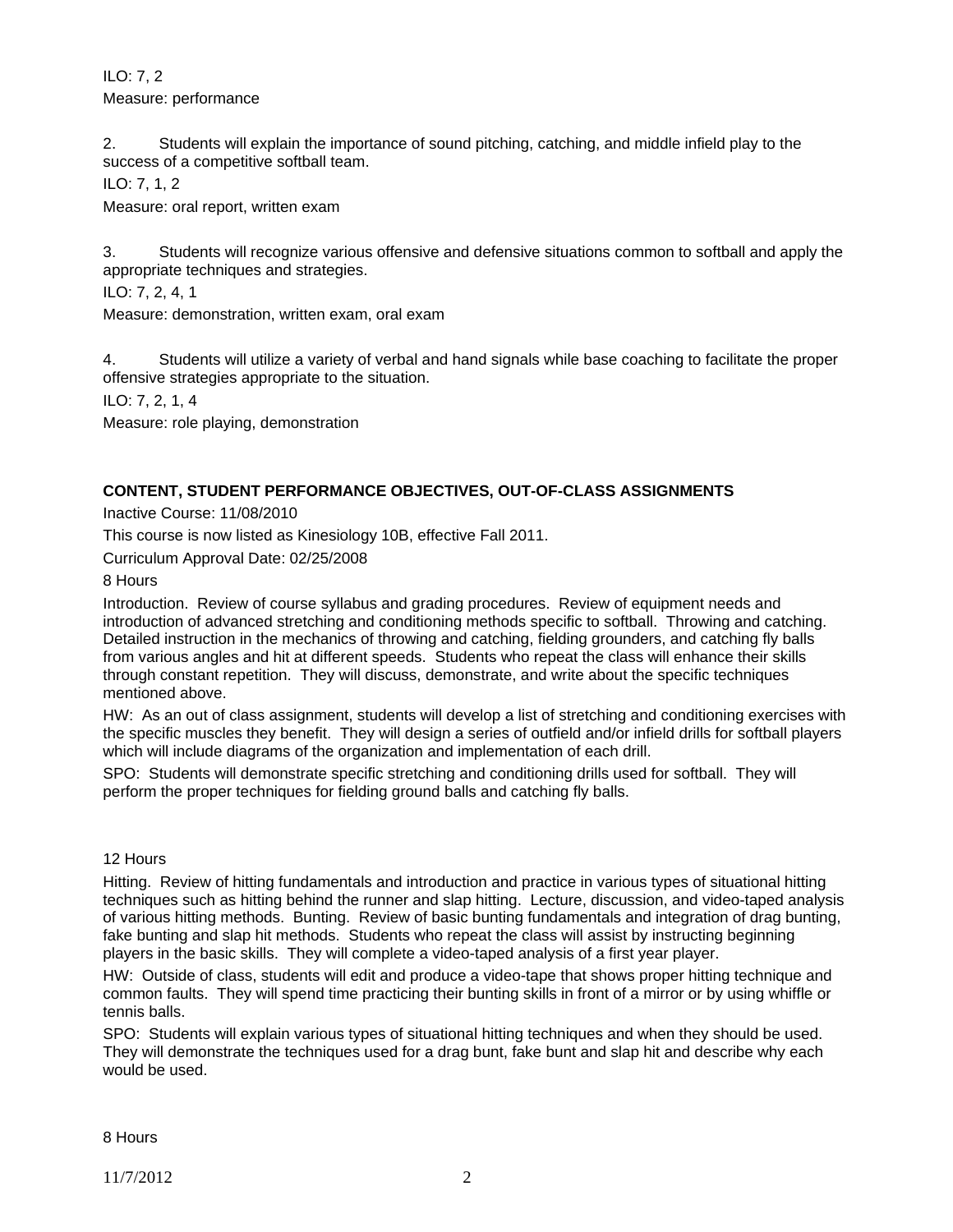Advanced base running strategies and introduction of advanced sliding techniques such as the hook and head first slides. Demonstration and guided practice in live situations. Base coaching. Philosophies and techniques of base coaching. Students who repeat the class will be provided a leadership role by utilizing their base coaching techniques during scrimmages and game situations. Their base running and sliding techniques will be improved through repetition.

HW: Outside of class, students will watch at least three softball or baseball games and make a chart which indicates: the types of slides the players used; a description of the situation in which the slide was made; and a critique of the slide made by a particular player. They will write a 1-2 page summary of the hand signals and verbal instructions used by base coaches and the situations in which they were given.

SPO: A hook slide and a head first slide will be demonstrated. Students will discuss the strategies involved in base coaching.

#### 8 Hours

Pitching. Details in the mechanics of pitching, pitch selection, and throwing various types of pitches including the change-up, drop ball, curve, screw ball, and rise will be presented. Video analysis will be provided. Review of basic catching mechanics and a presentation of advanced instructional techniques involved in pitch calling, blocking balls, throwing out runners, catching foul balls, and directing the defense. Repetition will increase proficiency of skills for those students who repeat the class.

HW: Students will watch two videos on the fundamentals of pitching and produce an outline of the drills and techniques presented. Through visualization and shadowing, they will practice the proper set-up, glove position on various pitches, and blocking techniques used by catchers.

SPO: Students will describe and/or demonstrate various types of pitches. They will explain the responsibilities of a catcher.

#### 8 Hours

Advanced infield and outfield play. Fielding difficult grounders, where and when to throw, catching fly balls, cut and relay techniques. Practical application in game situations. Defensive situations, philosophies, and strategies involved in defending the bunt, double steal, rundowns, and pick-off plays. Repetition of this course will provide the student with the opportunity to improve their infield and outfield play.

HW: Students will develop an organizational chart showing the use of the relay and cut off techniques with runners on base and in various game situations. The use of diagrams will be employed. Students will practice "rundown" situations outside of class.

SPO: Through scrimmage and/or game situations, students will demonstrate infield and outfield play, including throwing to the correct base, cut and relay techniques, fielding ground balls, and catching fly balls. They will explain the strategies involved in defending the bunt, double steal, rundowns, and pick-off plays.

#### 12 Hours

Offensive strategy and philosophy involved in more competitive levels of play will be presented. This will include application of various types of steals, bunts, and hitting techniques in various situations. Review of advanced hitting and bunting situations. A variety of game situations will be utilized for practice. Lecture, discussion, and debate on the essential aspects of coaching including motivation, organization, and skill development. Students who repeat the class will analyze a videotape of game play. This will include hitting and bunting situations.

HW: As an out of class assignment, students will interview a softball coach and ask them various questions pertaining to their philosophies of hitting and bunting techniques and situations. They will 'break down' and analyze hitting mechanics, including bunting. Students will complete a written assignment on one aspect of coaching.

SPO: Students will apply steals, bunts, and hitting techniques in game-like situations. They will discuss various offensive strategies used in softball and their personal coaching philosophy.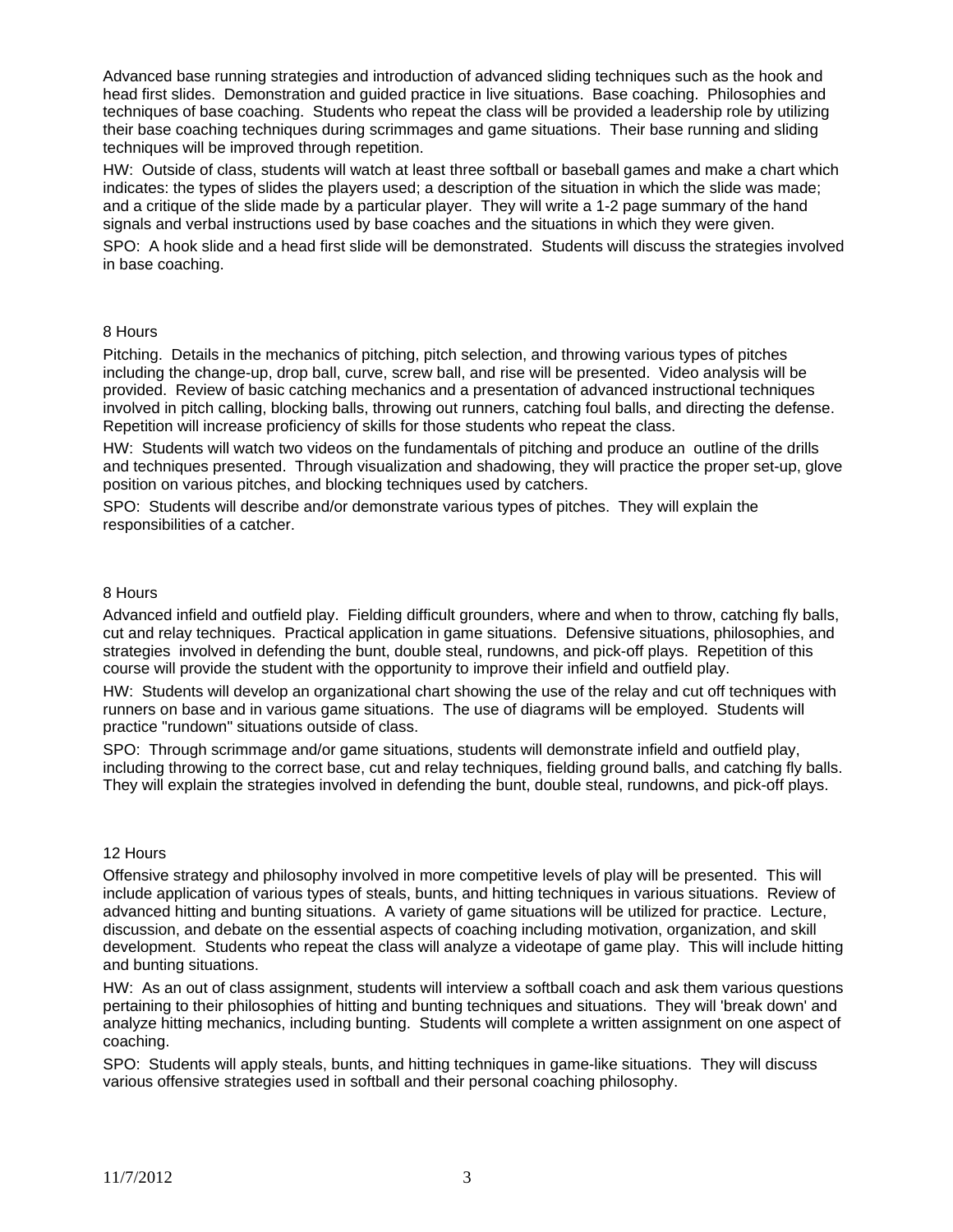# 12 Hours

Interclass play, including applying playing skills, base coaching, and the rules of the game. Umpiring scrimmages will be included. Semester review and skill evaluation.

HW: Students will write a 1-2 page summary on an umpiring experience. They will select one offensive skill and one defensive skill and evaluate and/or analyze the mechanics of these skills.

SPO: Students will apply their playing skills to game play.

2 Hours

Final.

### **METHODS OF INSTRUCTION:**

Lecture, demonstration, guided practice, video-analysis and interpretation, group discussions

### **METHODS OF EVALUATION:**

The types of writing assignments required: Written homework The problem-solving assignments required: None The types of skill demonstrations required: Performance exams The types of objective examinations used in the course: Multiple choice True/false Matching items Completion Other category: Requires student participation The basis for assigning students grades in the course: Writing assignments: 15% - 20% Problem-solving demonstrations: 0% - 0% Skill demonstrations: 30% - 50% Objective examinations: 15% - 20% Other methods of evaluation: 20% - 40%

## **REPRESENTATIVE TEXTBOOKS:**

## **ARTICULATION and CERTIFICATE INFORMATION**

 Associate Degree: CSU GE: IGETC: CSU TRANSFER: Transferable CSU, effective 200870 UC TRANSFER: Transferable UC, effective 200870

# **SUPPLEMENTAL DATA:**

Basic Skills: N

11/7/2012 4